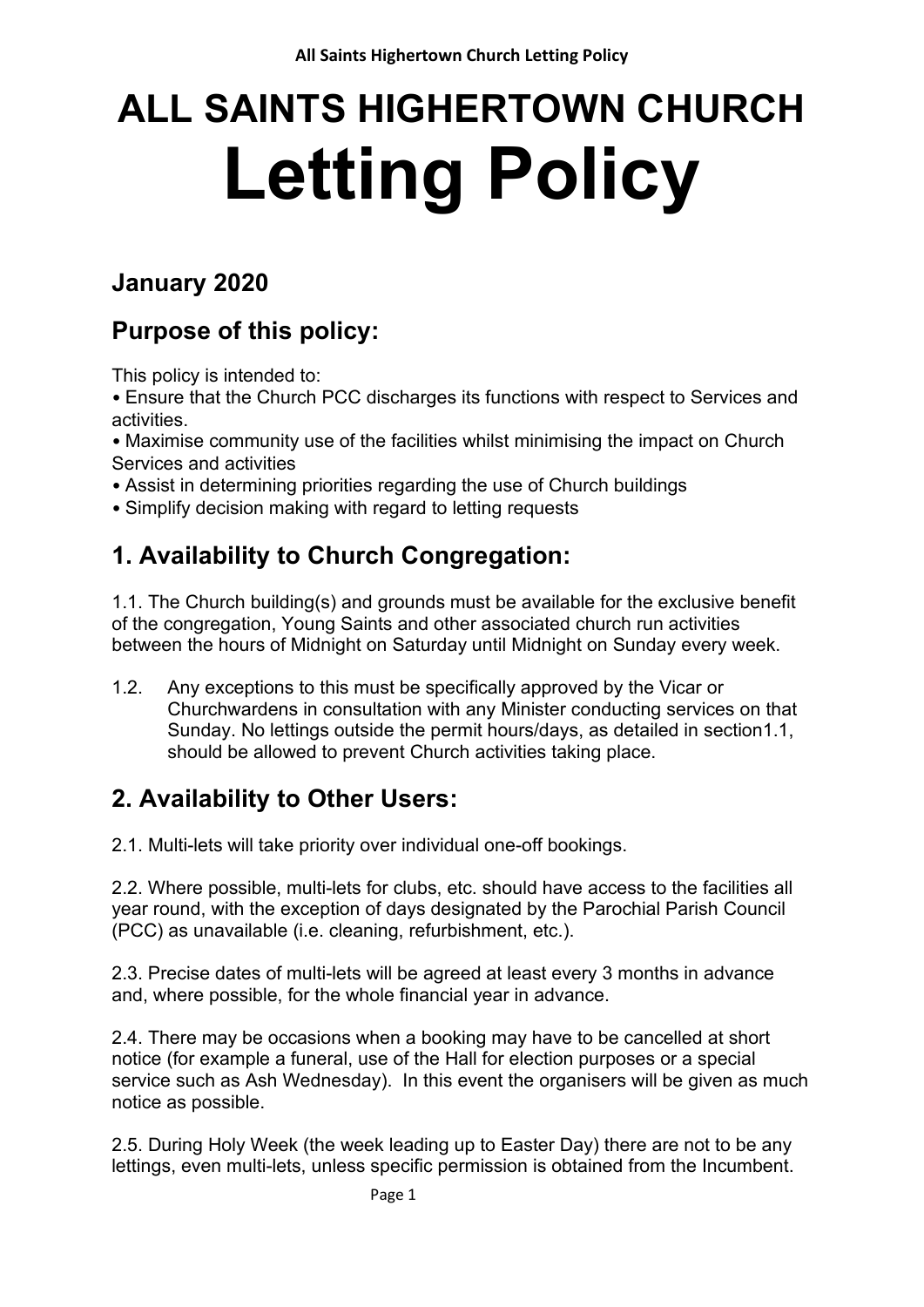# **3. Availability of Staff and Facilities:**

3.1. Lettings will **NOT** include the worship area, sound equipment and digital projector unless specifically approved by the Incumbent and/or churchwardens.

3.2. The Church Council endeavours to maintain the external facilities (garden, car parks and pathways) to a good standard at all times, however, this may not always be possible and therefore hirers should ensure (before each use of the facilities) that they are in such a state that they will not adversely affect hall users.

3.3. The Church Council shall deem whether any external facility is fit for use and this decision shall be final.

## **4. Responsibilities:**

4.1. The Church will be responsible for providing facilities as agreed in good working order throughout the letting period.

4.2. The hirer will be responsible for ensuring that all users are aware of the procedures for safe and correct use of equipment and facilities, and shall report any deficiencies on the occasion of each use.

4.3. The hirer will be responsible for the registration and conduct of persons attending the function for which the Church complex (rooms and facilities within the complex building) has been let, including ensuring that Security, Fire, and Health and Safety requirements are met.

4.4. The hirer shall ensure that there is a responsible adult(s) present and able to supervise at all times during the letting.

4.5. The hirer is required to reimburse the Church Council the cost of making good any damage to property which may be the result of a letting and also the cost of heating left on after the hire period.

4.6. The hirer will be responsible for reimbursing the Church Council for any additional cost incurred on cleaning the premises or cleaning the grounds after a letting.

4.7. No tables, chairs, fixed furniture, or equipment that may be in the hired building shall be used or interfered with, without prior approval of the PCC. Standing on chairs, tables, furniture, window sills, etc. is not permitted.

4.8. Fittings, fixtures or decorations of any kind shall not be permitted, other than purely temporary arrangements which require no permanent fixings which would damage or disfigure any part of the premises.

4.9. Chalk, resin, or polishing materials may not be used on any floors in the hired premises.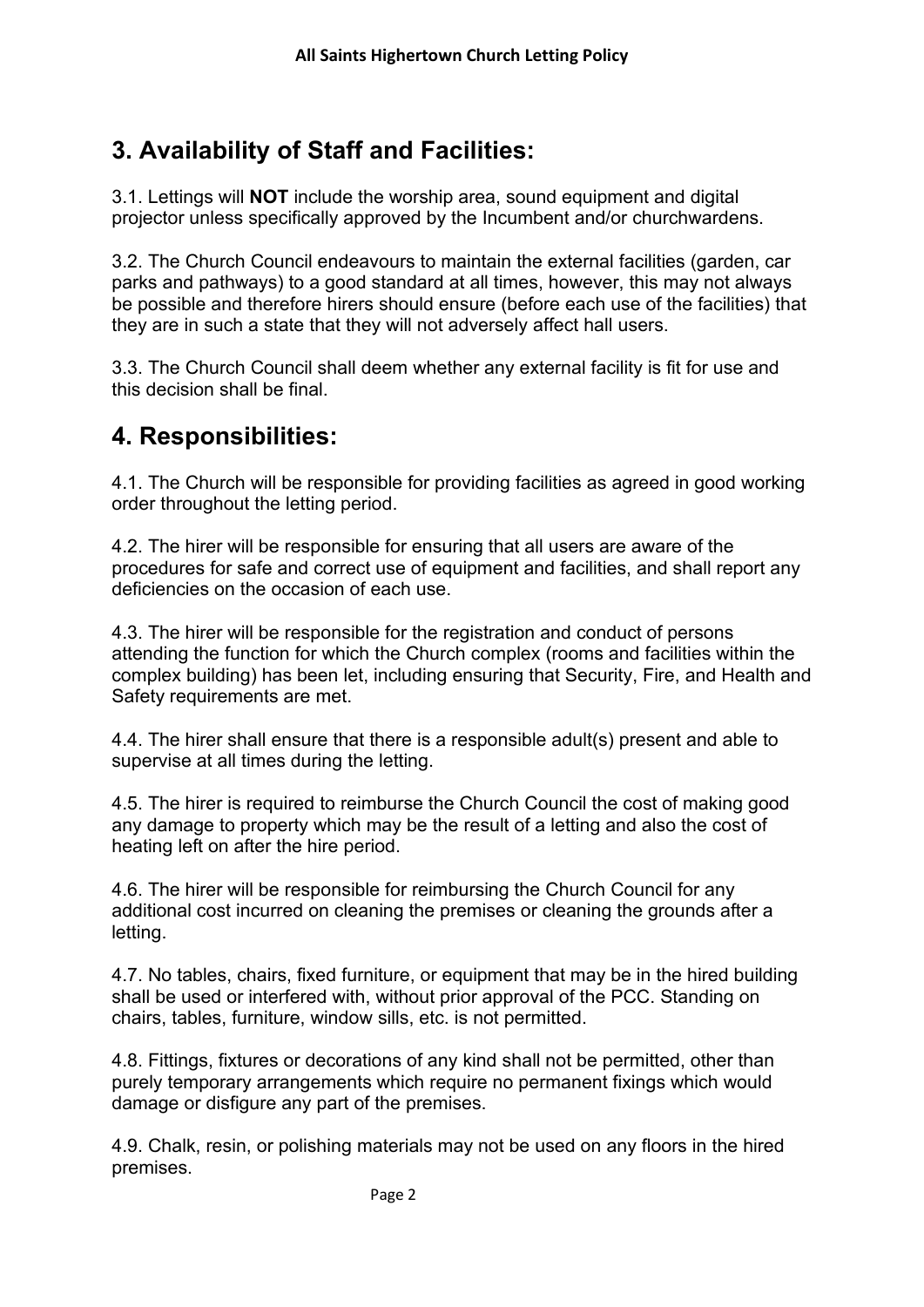4.10. The electrical and mechanical installations of the premises are not to be supplemented or altered, nor is any specialist equipment to be installed by the hirer without the approval of the PCC.

4.11. It is the responsibility of the hirer to ensure that electrical equipment brought into the premises by the hirer meets the relevant safety requirements.

4.12. Any equipment or furniture provided by the hirer must be removed immediately after the end of the letting.

4.13. The PCC does not provide First Aid medical facilities for the hirer nor does it guarantee access to the public telephone system for assistance during lettings. The hirer must make their own arrangements.

4.14. In the event of any problem with equipment or the building please contact the Community Coordinator in the first instance, or one of the church wardens or the Incumbent (vicar) for more urgent matters.

4.15. It is the responsibility of the hirer when engaging with children, young people or vulnerable adults that the staff are appropriately trained and have current DBS checks. A copy of these will need to be seen by the Community Coordinator before the hire can commence. In the event of renewal the Community Coordinator should be notified.

4.16. The PCC reserves the right to terminate a booking(s) if the above requirements are not met.

4.17. It is the responsibility of the hirer to produce any risk assessments where applicable, particular for the use of any special equipment, or when running high risk activities.

#### **5. Charges:**

5.1. Payments will be in advance or "on the day by prior arrangement" at the latest for one-off bookings. This may include a damage deposit for all new users.

5.2. Payments for multi-lets will generally be on a 3 month basis, payable in advance, during the period when the letting occurs and by a method required by the PCC. If the hirer is paying by debit or credit card via the Church booking system, then each letting session is charged the same week as it occurs. Notification and acknowledgement will be sent via the hirers registered email address.

5.3. Charges will be made at rates that will be determined from time to time by the PCC. The PCC will give 3 months' notice if charges are to change. In cases where the incorrect charge has been quoted, the PCC reserves the right to change the rate, although the hirer may consider the letting cancelled in accordance with regulations 9. and 12.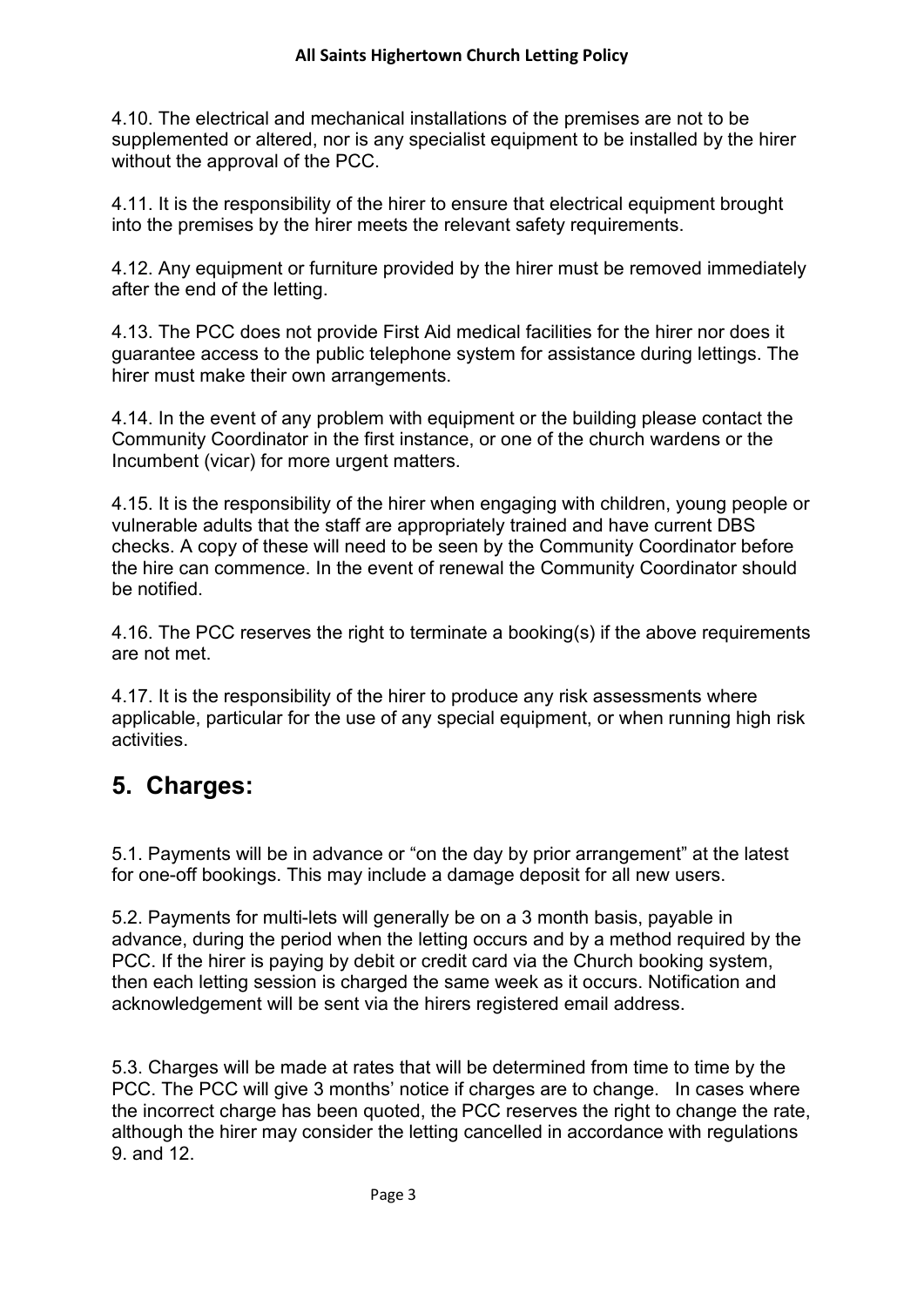5.4. Where facilities booked by the hirer prove not to be available during the letting, the PCC will consider applications for refunds of a proportionate part of the letting charge; always providing that no such refund shall be given for facilities not included in the letting charge or for any such facilities damaged by the hirer. The PCC's decision shall be final in respect of any refund made.

5.5. The PCC does not undertake to refund any charge on cancellation of a booking by the hirer, unless twenty one days notice of the cancellation has been given in writing to the PCC

## **6. Specialist Activities:**

6.1. Where specialist activities with a higher than normal risk of injury, damage, or loss are to take place, the hirer **MUST**, before booking can be confirmed, assure the PCC that:

a) Those in charge are suitably qualified

b) The correct equipment is being used

c) All appropriate guidelines, codes of practice (statutory or otherwise) are being observed

d) The hirer has the necessary insurance which will reimburse the Church for any damage or loss resulting from their activities.

# **7. Catering Facilities:**

7.1. Separate charges may be made for use of the Church catering facilities. Where any such part of the premises hired includes Church catering facilities, the following special conditions must be observed:

a) Church Tea Towels must not be used.

b) Kitchen facilities must be left as clean.

c) Church crockery and cutlery must not be used except by special permission of the PCC

d) All tables used must be washed after use.

e) Other special conditions may be imposed by the PCC.

7.2. The PCC requests that any food waste generated during a hire session be removed from the complex at the end of each hire session and disposed of elsewhere.

#### **8. General:**

8.1. Smoking is not allowed anywhere on the Church premises.

8.2. Gambling is not allowed to take place anywhere on Church premises.

8.3. The hirers should acquaint themselves with the Health & Safety including fire safety policy relating to the premises in use.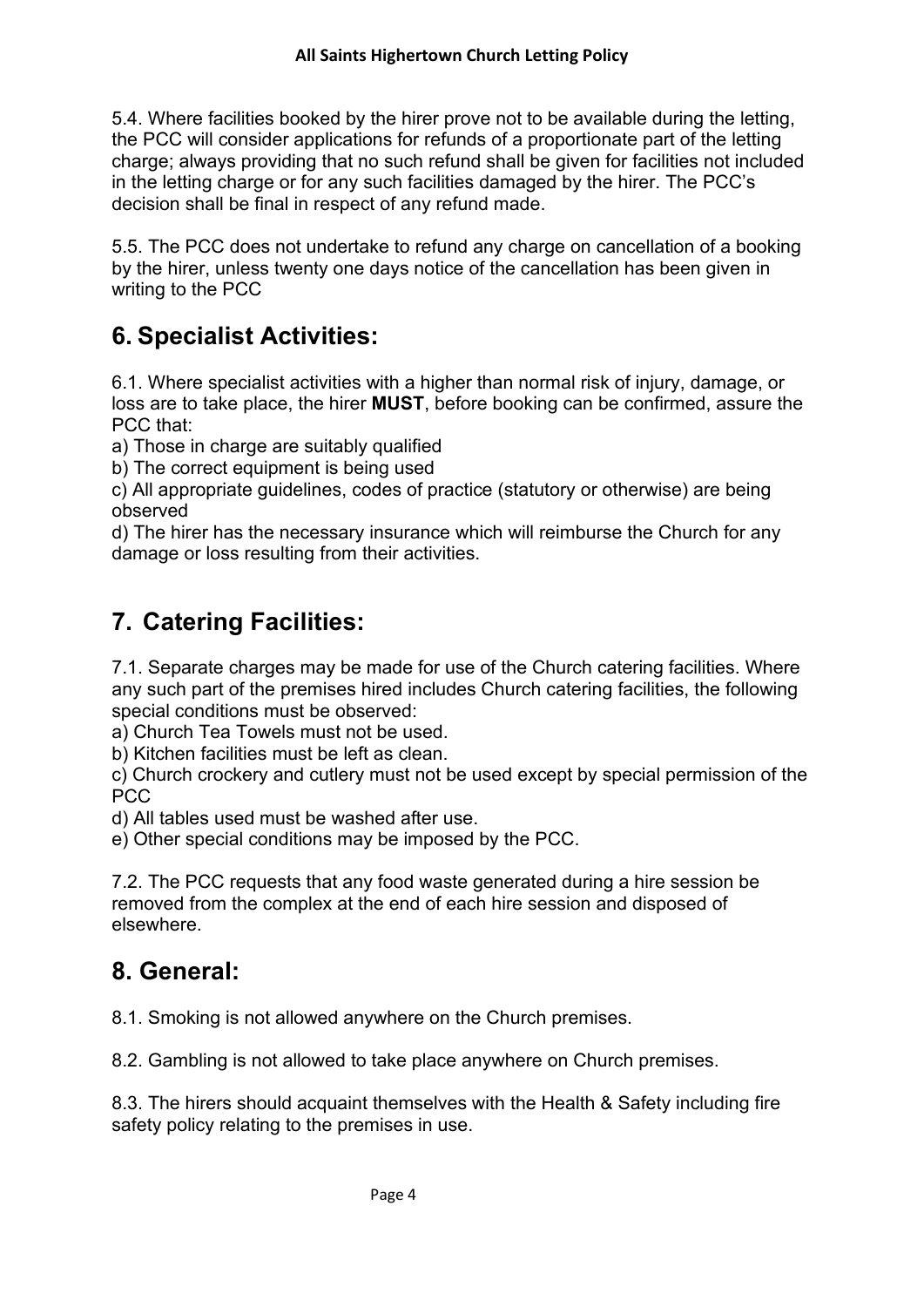#### **All Saints Highertown Church Letting Policy**

8.4. The PCC endeavours to maintain the facilities to a good standard, however, it is the responsibility of the hirer to ensure (before each use of the facilities) that they are in such a state that they will not adversely affect hall users. Any issues should be reported to a churchwarden or the Operations Manager.

8.5. The PCC reserve the right to refuse any booking without stating a reason, should it be deemed unsuitable, unsafe, or in conflict with the ethos of the Church.

8.6. The PCC reserve the right to terminate any hire should it be deemed unsuitable, unsafe or in conflict with the ethos of the Church.

#### **9. Insurance:**

It is the responsibility of the hirer to effect whatever insurance they require to cover their liabilities. Insurance effective by the PCC does not extend to a hirer's liabilities. For those hiring on a regular basis it is the responsibility of the hirer to produce a copy of this insurance for the retention of the PCC and produce a new copy on its renewal.

#### **10. Legal Requirements:**

10.1. The hirer must comply with the legal requirement concerning music, singing, and dancing licences, theatre licences, and copyright. The hirer shall be fully responsible for obtaining any such licences or any other permission required, and the PCC informed that such a licence has been obtained.

10.2. The hirer must comply with section 12 of the Children and Young Persons Act 1933, that is to say where any play or entertainment is provided at which the majority of the persons attending are children and the number exceeds 100, it shall be the duty of the hirer to station and keep stationed wherever necessary a sufficient number of adult attendants, properly instructed as to their duties, to prevent more children or other persons being admitted to the building or any part of it that can be safely accommodated there, and to control the movement of the children and other persons admitted while entering and leaving the building and to take all other precautions for the safety of children.

10.3. The hirer will to the best of his/her endeavours ensure that the requirements of the Equality Act 2010 are upheld at all times.

10.4. The hirer is specifically forbidden to use, or allow the use of the hired premises or grounds for any illegal or immoral purpose.

10.5. The hirer shall not carry on any such activity so as to cause nuisance or annoyance to other users of the premises or neighbouring or adjoining premises.

10.6 We are not a licenced premises, if licensable activities are to be carried out it is the responsibility of the hirer to obtain the correct licence from Cornwall Council.

#### **12. Compliance with Regulations**: